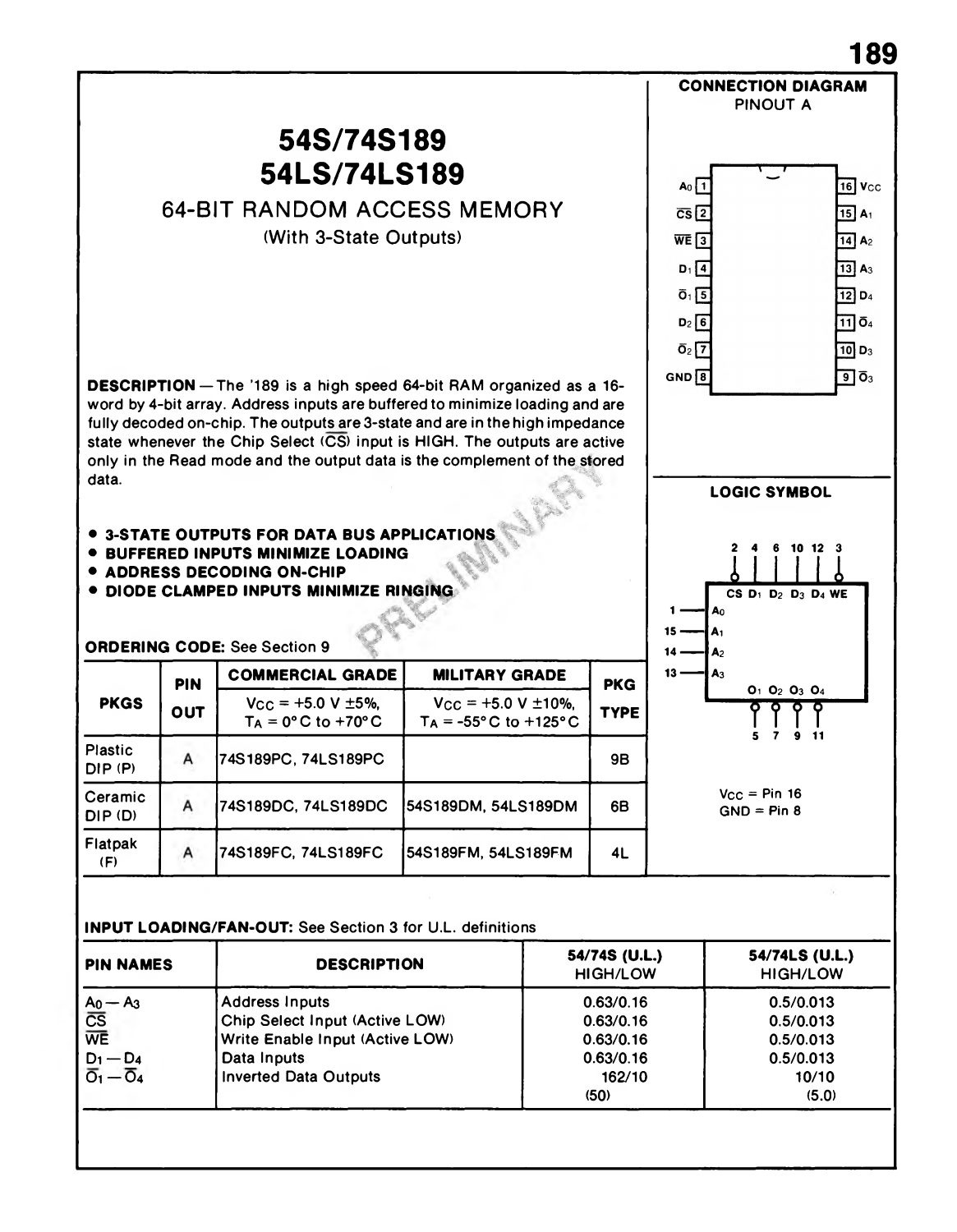

| Min.<br>Min<br>Max<br>Max<br>$V_{CC} = Min$<br>0.5<br>XM<br>$I_{OL}$ = 16 mA ('S189)<br>0.4<br>v<br><b>Output LOW Voltage</b><br><b>VOL</b><br>ХC<br>0.45<br>0.5<br>$I_{OL}$ = 8.0 mA (54LS189)              |  |
|--------------------------------------------------------------------------------------------------------------------------------------------------------------------------------------------------------------|--|
|                                                                                                                                                                                                              |  |
| $I_{OL} = 16$ mA (74LS189)                                                                                                                                                                                   |  |
| $V_{CC} = Min$<br>2.4<br>XM<br>2.8<br>$I_{OH} = 2.0$ mA (54S189)<br>$\mathsf{v}$<br><b>Output HIGH Voltage</b><br><b>VOH</b><br>ХC<br>2.4<br>2.8<br>$I_{OH} = 6.5$ mA (74S189)<br>$I_{OH} = 0.4$ mA ('LS189) |  |
| $-80"$<br>-30<br>$-100$<br><b>Output Short Circuit Current</b><br>$V_{\rm CC} =$ Max<br>mA<br>los                                                                                                            |  |
| $V_{CC} = Max$ ; $\overline{WE}$ , $\overline{CS}$ , Gnd<br>110<br>40<br><b>Icc</b><br><b>Power Supply Current</b><br>mA                                                                                     |  |
| <b>*Typical Value</b>                                                                                                                                                                                        |  |